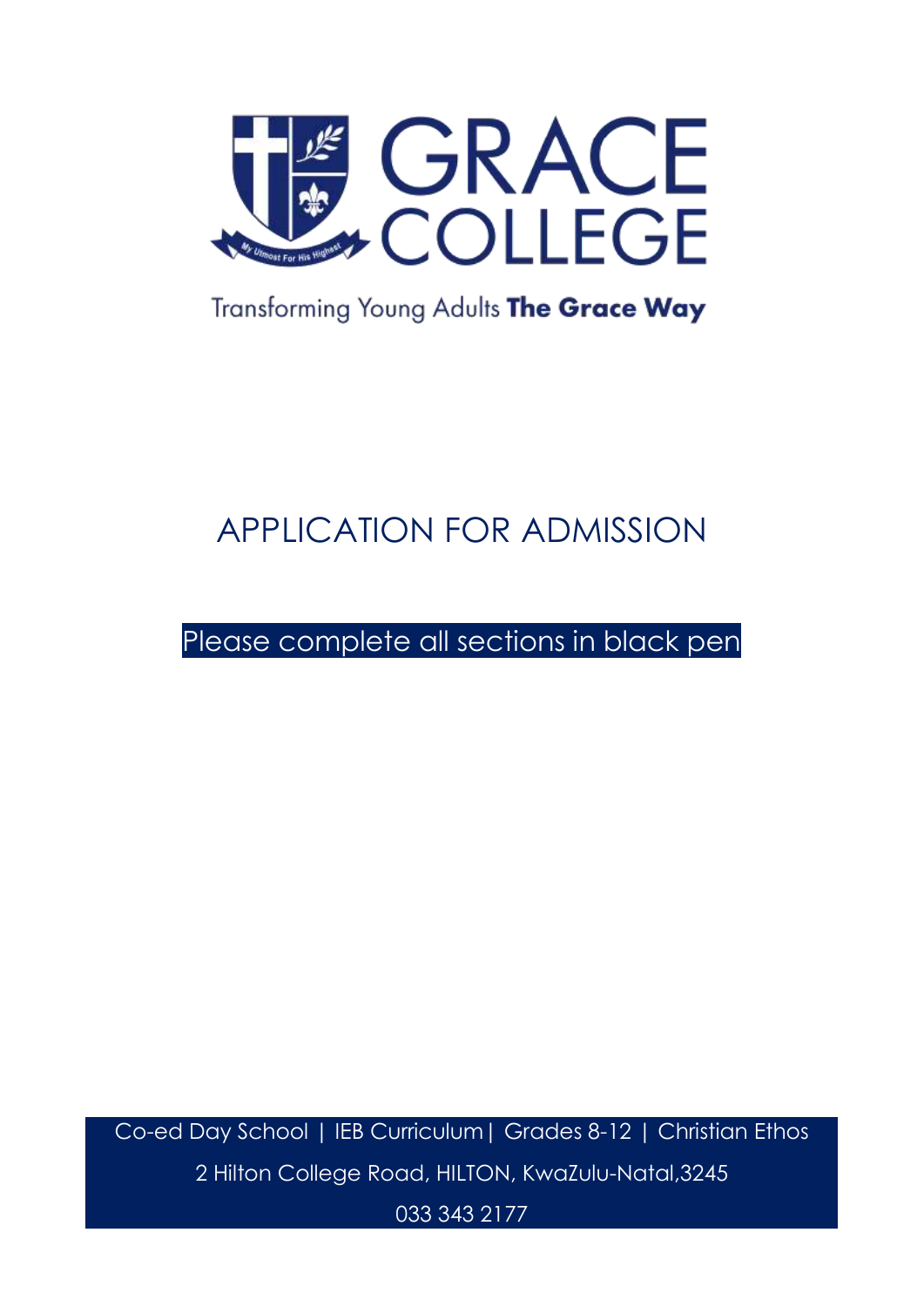## **PUPIL DETAILS**

| Gender: $\square$ Male $\square$ Female Grade to enter: ______ Year to enter: ___________                                  |  |  |  |
|----------------------------------------------------------------------------------------------------------------------------|--|--|--|
|                                                                                                                            |  |  |  |
|                                                                                                                            |  |  |  |
|                                                                                                                            |  |  |  |
|                                                                                                                            |  |  |  |
| <b>CURRENT SCHOOL DETAILS:</b>                                                                                             |  |  |  |
|                                                                                                                            |  |  |  |
|                                                                                                                            |  |  |  |
|                                                                                                                            |  |  |  |
| <b>Reasons for leaving: (Please circle)</b> Completed Gr 7 / Relocating / Finances / Other                                 |  |  |  |
| If you answered 'other', please give details: __________________________________                                           |  |  |  |
|                                                                                                                            |  |  |  |
|                                                                                                                            |  |  |  |
| Are School Fees at your child's current school paid up to date? YES $\Box$ NO $\Box$                                       |  |  |  |
| <b>PREVIOUS SCHOOL/S ATTENDED</b>                                                                                          |  |  |  |
|                                                                                                                            |  |  |  |
|                                                                                                                            |  |  |  |
|                                                                                                                            |  |  |  |
| <b>INTERESTS / ACHIEVEMENTS</b>                                                                                            |  |  |  |
| <b>Academic:</b>                                                                                                           |  |  |  |
| <u> 1999 - Johann John Stone, market fan de Amerikaanske kommunister fan de Amerikaanske kommunister fan de Amerikaans</u> |  |  |  |
| <u> 1989 - Andrea Branden, amerikan basar basa dan berasal dan berasal dalam basa dalam basa dalam basa dalam ba</u>       |  |  |  |
|                                                                                                                            |  |  |  |
| <u> 1989 - Johann Barbara, marka a shekara tsa na shekara tsa na shekara tsa 1989 - An tsa na shekara tsa 198</u>          |  |  |  |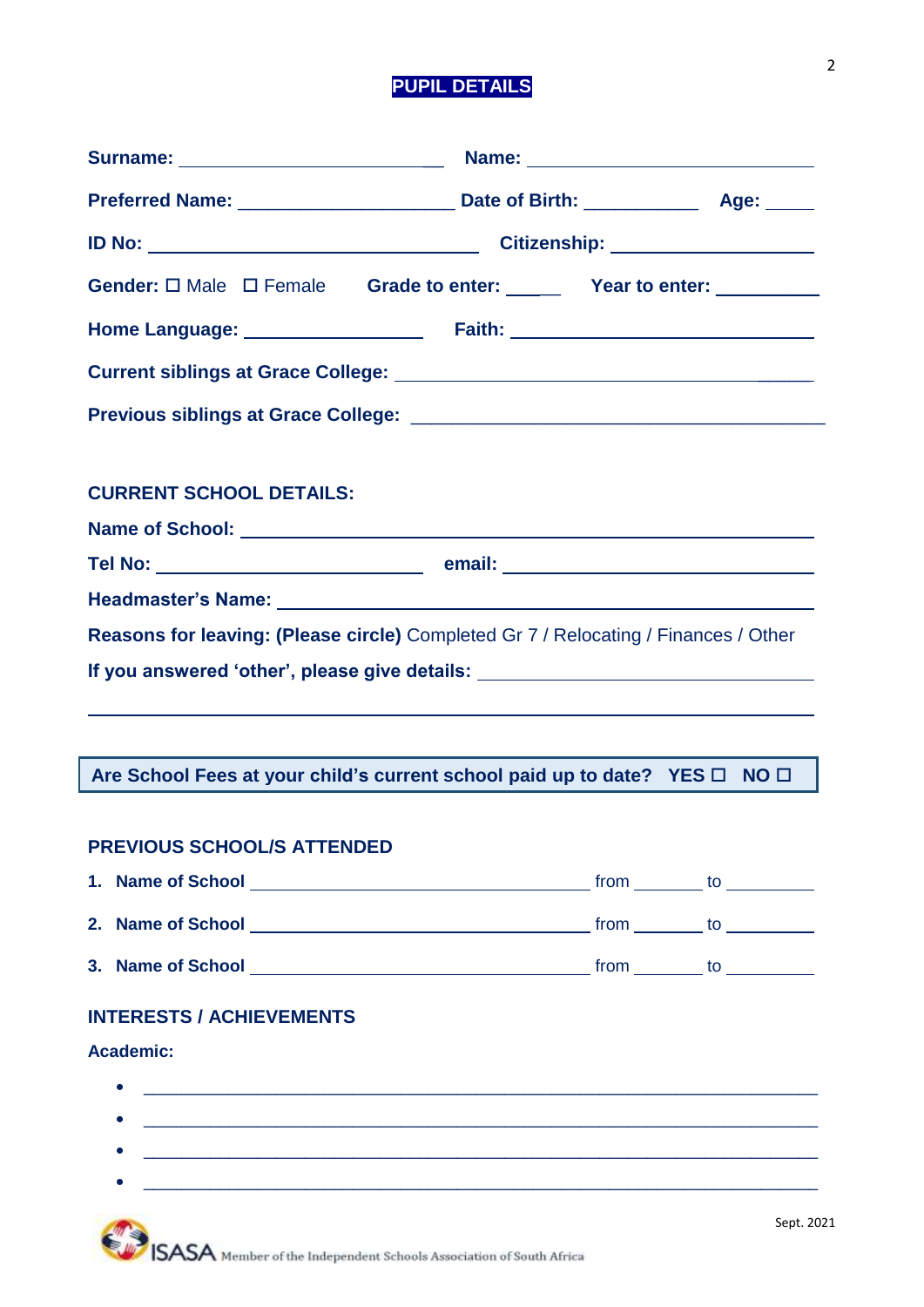| <b>Cultural Activity</b> | Indicate special achievements relating to the listed activities |
|--------------------------|-----------------------------------------------------------------|
| <b>Chess</b>             |                                                                 |
| Choir                    |                                                                 |
| Debating                 |                                                                 |
| <b>Drama</b>             |                                                                 |
| <b>Music</b>             |                                                                 |
| Photography              |                                                                 |
| <b>Other</b>             |                                                                 |

#### **Sports: Please tick the relevant fields**

| <b>Sport</b>         | <b>Provincial*</b> | Regional* | 1 <sup>st</sup> Team | $2nd$ Team | <b>Other</b> |
|----------------------|--------------------|-----------|----------------------|------------|--------------|
| <b>Athletics</b>     |                    |           |                      |            |              |
| <b>Basketball</b>    |                    |           |                      |            |              |
| <b>Cross Country</b> |                    |           |                      |            |              |
| Hockey               |                    |           |                      |            |              |
| <b>Cricket</b>       |                    |           |                      |            |              |
| <b>Netball</b>       |                    |           |                      |            |              |
| <b>Rugby</b>         |                    |           |                      |            |              |
| <b>Soccer</b>        |                    |           |                      |            |              |
| Squash               |                    |           |                      |            |              |
| Swimming             |                    |           |                      |            |              |
| <b>Tennis</b>        |                    |           |                      |            |              |
| Other                |                    |           |                      |            |              |

\* Please attach relevant documentation of Provincial / Regional achievements

### **GENERAL**

### **How did you hear about Grace College?** (Please tick the relevant option)

Word of mouth | Website | Newspaper | School Visit | School Expo | Other

**Reasons for selecting Grace College** (Please tick the relevant options)

| Academics        | Sport | <b>Christian Ethos</b> | Close to home |
|------------------|-------|------------------------|---------------|
| Affordable fees  | Co-ed | <b>IEB Curriculum</b>  | Day School    |
| Other (Explain): |       |                        |               |

## **Has your child experienced learning difficulties? If yes, please describe \* :**

Current intervention (i.e. Speech Therapy, Remediation, Medication etc.):

**\*** Please attach any reports / assessments you may have from Doctors / Therapists

**Does your child have a medical problem / disability / physical handicap that we need to be aware of? If yes, please describe:** 

 $\_$  , and the set of the set of the set of the set of the set of the set of the set of the set of the set of the set of the set of the set of the set of the set of the set of the set of the set of the set of the set of th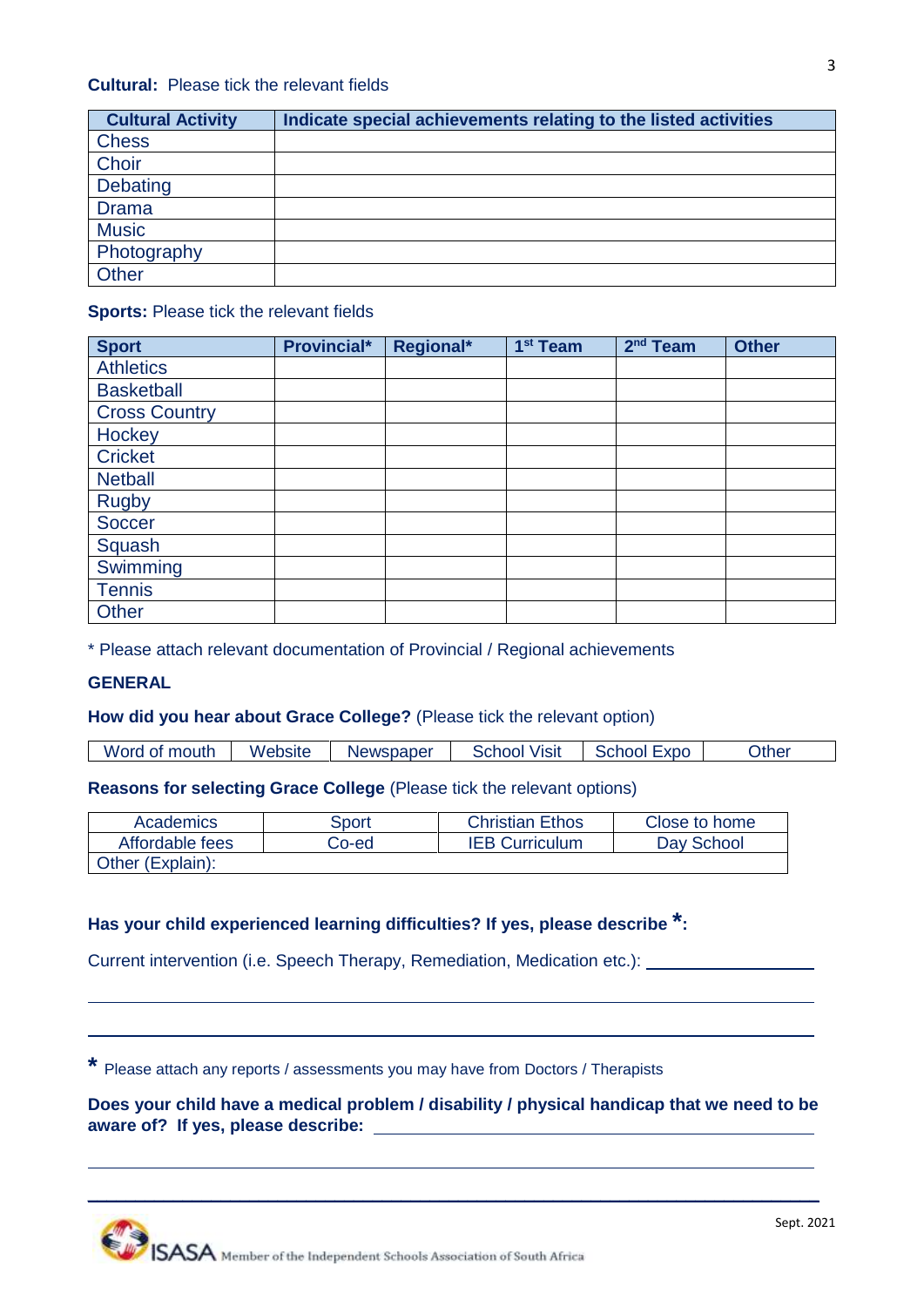## **PARENT / GUARDIAN INFORMATION**

*(Please complete in full)*

- **Parents' Marital Status:** Married / Single / Divorced / Separated / Widowed / Re-married
- **If divorced or separated:** Who is the applicant living with?
- Are you a past pupil of GRACE COLLEGE?  $\Box$  Yes  $\Box$  No If yes who?  $\Box$  Father  $\Box$  Mother **Matriculation Year at Grace College :** \_\_\_\_\_\_\_\_\_

| <b>FATHER / GUARDIAN DETAILS</b>           | <b>MOTHER / GUARDIAN DETAILS</b>             |
|--------------------------------------------|----------------------------------------------|
| (Please indicate if Guardian)              | (Please indicate if Guardian)                |
| Title: Mr / Dr / Prof / Other:             | Title: Miss /Mrs /Ms /Dr /Prof/ Other:       |
|                                            |                                              |
|                                            |                                              |
|                                            |                                              |
|                                            |                                              |
|                                            |                                              |
|                                            |                                              |
| Work No: _________________________________ |                                              |
|                                            |                                              |
| Residential Address: _____________________ | Residential Address: _______________________ |
|                                            |                                              |
|                                            |                                              |
| Code:                                      |                                              |
|                                            | Postal Address: _________________________    |
|                                            |                                              |
| Code:                                      | Code:                                        |
|                                            | Occupation: _______________________________  |
|                                            |                                              |
|                                            | Work Address (Physical): <u>[1994]</u>       |
| Postal Code: _______                       | Postal Code: _______                         |

**Alternative** e-mail for reports & correspondence (where parents are divorced / separated):

 $\mathcal{L}_\text{max}$  and  $\mathcal{L}_\text{max}$  and  $\mathcal{L}_\text{max}$  and  $\mathcal{L}_\text{max}$  and  $\mathcal{L}_\text{max}$